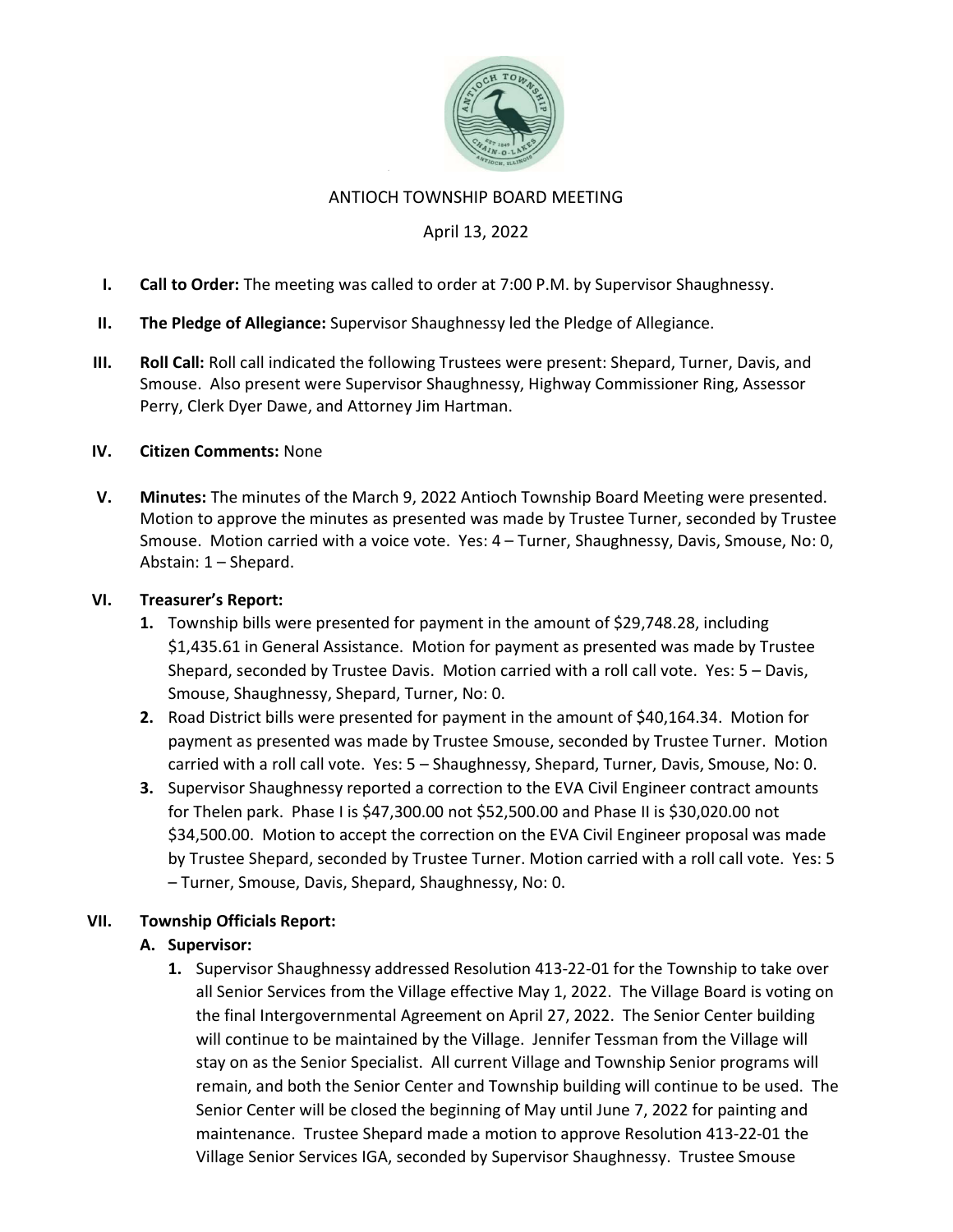inquired about Village funding. Supervisor Shaughnessy confirmed the Village will not provide funding, but will transfer the remaining Dolly Spiering fund of approximately \$100,000 to pay for Jennifer Tessman. The funds will last a year or more. The Village will pay for utilities at the Senior Center. Antioch Travelling Closet will continue to use the basement of the Senior Center. Courtney Kotloski's pay is being adjusted from hourly to annually. Trustee Davis inquired if the Dolly Spiering fund can go into an interest-bearing account. Supervisor Shaughnessy confirmed it will go into a separate interest-bearing account. Motion carried with a roll call vote. Yes: 5 – Smouse, Turner, Shepard, Shaughnessy, Davis, No: 0.

### B. Clerk:

- 1. Statement of Economic Interests need to be completed by May 1, 2022.
- 2. The GoTo Meeting Video Conferencing contract ends July 6, 2022 and will auto renew 30 days prior. The contract is \$192 for video conferencing and \$60 for a toll-free phone number annually. A motion was made by Trustee Shepard, seconded by Trustee Davis to renew the current contract with GoTo Meeting. Supervisor Shaughnessy questioned if the toll-free number was necessary and the Board agreed. Clerk Dyer Dawe will confirm with GoTo Meeting if the video conferencing services can be used without the toll-free number, and if the toll-free number can be added back on later. Trustee Shepard made a motion to table the discussion for the May 11, 2022 Board meeting, seconded by Trustee Turner. Motion carried with a voice vote. Yes: 5, No: 0.

#### C. Assessor:

1. There is a new Illinois State Statute, 35 ILCS 200/18-233, that impacts the levying process, citizens, and the assessment staff. Previously, if a levying body requested a specific amount and the County Board of Review (BOR), State Property Tax Appeal Board (PTAB), or any courts change the value during an appeal process the levying body had to reimburse the funds attributed to the assessment reduction. The levying body would have to come up with the money to reimburse that portion of assessment reductions. With the new statute, the Township (and all levying bodies) no longer has to have a reserve fund for this purpose and doesn't have to reimburse the previously allotted funds after tax reductions are made through the BOR, PTAB or courts processes. The new Statute allows the levying bodies to keep the difference in the funds from the appeals process without reimbursement, which the levying body will add on to the next year's budget. Since the levying body will no longer pay back the adjustment, it will result in the citizens/ individual property owners seeing adjustments in tax rates the following year to make up the difference. The new statute impacts the assessment staff because the levying bodies have no incentive to help pay for appraisals in the appeal process and the Assessor's budget would likely be the only source for the appraisals if needed. There is not a large impact on the Antioch Assessor's Office due to three appraisers on staff. In more complex properties and high value reduction requests, it is in the communities' best interest to hire an outside source to valuate properties. That provides more credibility to the assessor's value to not move the tax burden to the remainder of the local property owners.

#### D. Highway Commissioner: No Update.

#### E. Trustee Reports:

- 1. Senior Services, Trustee Davis:
	- a. 67 attended Badda Boom Badda Bingo on March 10, 2022. March 18, 2022 75 lunch and Magician Bill Cook at Dockers North. 23 attended Titanic on March 21, 2022 at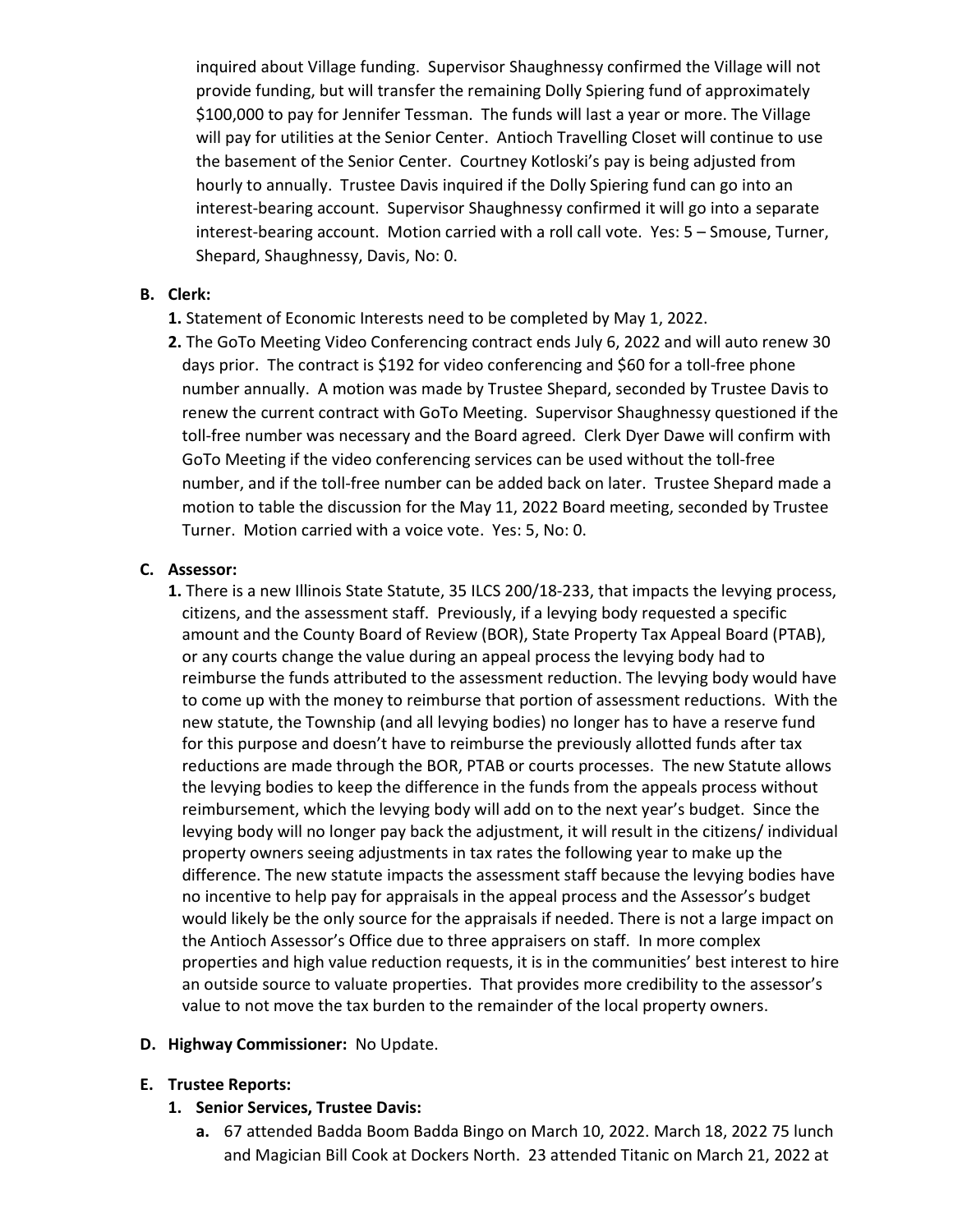the Antioch Theatre and 19 for lunch at Oliverii North. 20 attended The Lost City on April 14, 2022 at the Antioch Theatre and 12 for lunch at Oliverii North. The movie was supposed to be Twister, but the new owner offers the option for the current new movie or scheduled movie. April 14, 2022 will be Badda Boom Badda Bingo from 9:30 to 11:00 A.M. at the Township building. April 18, 2022 is Things Change (subject to change) at the Antioch Theatre and lunch at Oliverii North. The show, popcorn, and valet parking are free, and lunch at Oliverii North is \$11.00 per person. April 20, 2022 is Titanic the musical at Marcus Performing Arts Center in Milwaukee. Cost is \$50.00 per person, includes a boxed lunch on the bus.

## 2. Finance, Trustee Turner:

- a. Supervisor Shaughnessy shared the Lake County Sanitary Sewer Project. The County did a study approximately 25 years ago about putting sewers in around the Chain O'Lakes and it was too expensive. With technology changes it is now possible and the old study is being resurrected. Linda Pedersen from the Lake County Board and Austin McFarlane with Lake County Public Works have been involved. Congresswoman Underwood sent a letter about Community Project Funding requests for federal funding. Trustee Turner and Assessor Perry wrote letters of recommendations that the project should move forward with a summary of the possibility of losing a great natural resource if it isn't taken care of. Trustee Turner focused on the revenue from the Chain O'Lakes and Assessor Perry on the Equalized Assessed Value impact. Linda Pedersen received 90 letters in less than a week from Friends of Lake Catherine and Channel Lake.
- b. Trustee Turner confirmed the Human Services Capital Investment Grant does not meet the Township's demographics.

# 3. Parks, Trustee Shepard:

- a. A meeting was held with the Garden Club on the interpretive trails and garden beds at Osmond Park. 8 gardens are groomed, being planned by The Garden Club, and sponsors are being secured for each. The work will be done in phases. There will be an initial investment and then annual maintenance fees. The next meeting is with the Garden Club and Audubon Society. Supervisor Shaughnessy shared a Boy Scout working on their Eagle Scout is exploring wood duck boxes and bird feeders. The Garden Club is exploring flowers and plants to attract birds and butterflies. Plant and Lions Club information will be available through a QR code.
- b. Osmond Park Disc Golf feedback is the course is nice and fun. It is not the easiest, but not the most difficult.
- c. Hey and Associates is completing a wetland delineation for a cut through without using Rena Avenue. July 4, 2023 is the tentative ribbon cutting for phase I – everything South of the open areas. This includes basketball, volleyball, pickleball, and the Scout area. Supervisor Shaughnessy shared he is working with the bank for 10-year financing. Phase II will bring in top soil to spread and that is why a cut through is needed to avoid trucks on Rena Avenue. An estimated 25,000 loads of dirt over 3 years will be brought in through spoils and there will be a charge to dump there. The neighboring homeowners are unhappy with children using the park for off road vehicles. A fence or deterrent needs to be put up to prevent that.
- d. Northbridge Church has expressed interest in the park co-op. They have raised over \$170,000 for an individuals with disabilities park. A semi-professional football team,